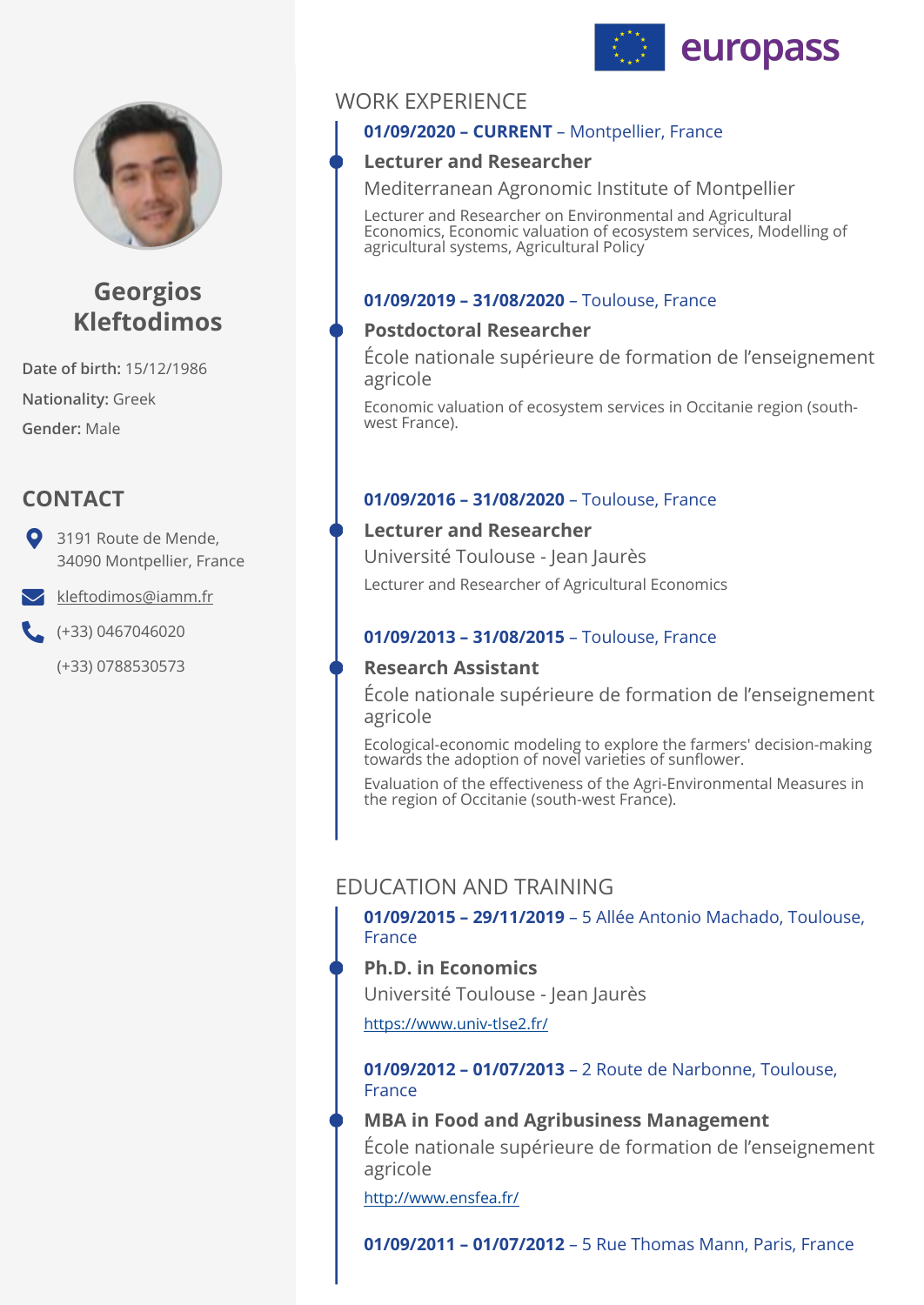## **Μaster of Science (MSc): Agricultural Economics**  Université Paris Diderot

<https://crl.u-paris.fr/>

#### **01/09/2004 – 01/05/2010** – Iera Odos 75, Athens, Greece

**Diploma in Agronomy, specialization: Agricultural Economics and Rural Development (5 years)**  Agricultural University of Athens

<https://www2.aua.gr//el>

## LANGUAGE SKILLS

**MOTHER TONGUE(S):** Greek

**OTHER LANGUAGE(S):**

**English** 

| <b>Listening</b><br>C2                  | <b>Reading</b><br>C2 | Spoken<br>production<br>C) | Spoken<br>interaction<br>C) | <b>Writing</b><br>C) |
|-----------------------------------------|----------------------|----------------------------|-----------------------------|----------------------|
| <b>French</b><br><b>Listening</b><br>C2 | <b>Reading</b><br>C2 | Spoken<br>production       | Spoken<br>interaction       | <b>Writing</b><br>C) |

## DIGITAL SKILLS

Microsoft Office / GAMS[General Algebraic Modeling System] Software / Maple / SPSS Statistical Tool / GIS software: ArcGIS, QGIS / R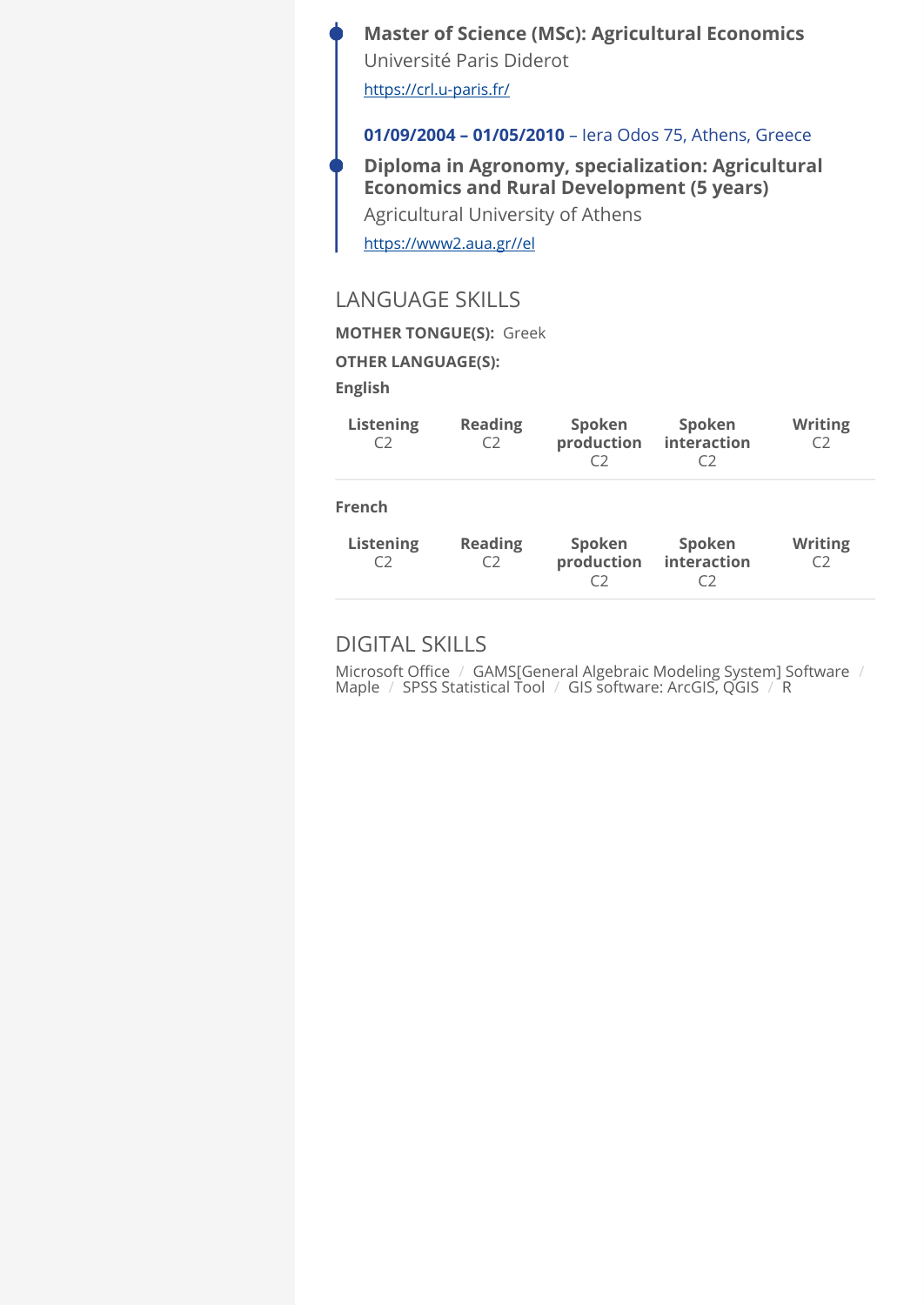## PUBLICATIONS

**Ecological-economic modeling of pollination complexity and pesticide use in agricultural crops** 

**2021** [10.1007/s10818-021-09317-9](http://10.1007/s10818-021-09317-9) Journal of Bioeconomics Kleftodimos G., Gallai N., Kephaliacos Ch

## **A farm-level ecological-economic approach of the inclusion of pollination services in arable crop farms**

**2021** [10.1016/j.landusepol.2021.105462](http://%2010.1016/j.landusepol.2021.105462) Land use Policy Kleftodimos G., Gallai N., Rozakis S., Kephaliacos Ch

## **Chapitre 21 : Les politiques publiques pour la protection des abeilles**

**2017** [https://www.editions-france-agricole.fr/livres-et-ebooks/elevage/](https://www.editions-france-agricole.fr/livres-et-ebooks/elevage/abeilles/les-abeilles-des-ouvrieres-agricoles-a-proteger.html) [abeilles/les-abeilles-des-ouvrieres-agricoles-a-proteger.html](https://www.editions-france-agricole.fr/livres-et-ebooks/elevage/abeilles/les-abeilles-des-ouvrieres-agricoles-a-proteger.html) Les abeilles, des ouvrières agricoles à protéger, FranceAgricole Kleftodimos G. & Gallai N.

**Environnement, Paysages, Milieux et Sociétés dans la filière vinicole. Le fonctionnement et le développement des caves coopératives dans les régions d'Hérault (France) et de Némée (Grèce)** 

**2014** [https://www.morebooks.de/store/gb/book/environnement,](https://www.morebooks.de/store/gb/book/environnement,-paysages,-milieux-et-soci%C3%A9t%C3%A9s-dans-la-fili%C3%A8re-vinicole/isbn/978-3-8417-3015-2) [paysages,-milieux-et-sociétés-dans-la-](https://www.morebooks.de/store/gb/book/environnement,-paysages,-milieux-et-soci%C3%A9t%C3%A9s-dans-la-fili%C3%A8re-vinicole/isbn/978-3-8417-3015-2)filière-vinicole/isbn/ [978-3-8417-3015-2](https://www.morebooks.de/store/gb/book/environnement,-paysages,-milieux-et-soci%C3%A9t%C3%A9s-dans-la-fili%C3%A8re-vinicole/isbn/978-3-8417-3015-2) Editions Universitaires Europeennes Kleftodimos G.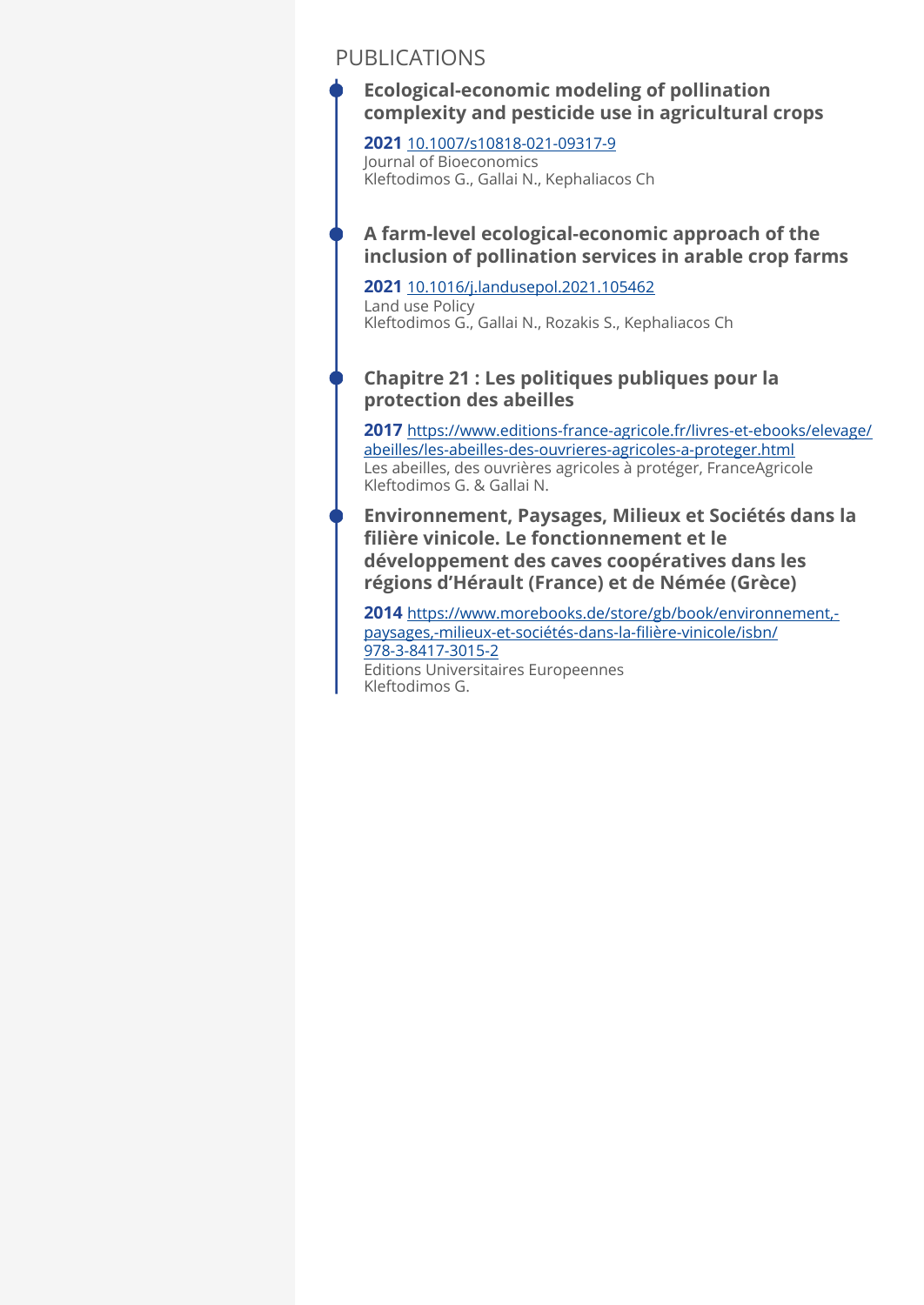## CONFERENCES AND SEMINARS

#### **09/09/2021 – 10/09/2021** > – Chania, Greece

#### **179th EAAE Seminar Food Policy Modelling as an Effective and Expeditious Responses to Today's Urgent Issues**

"Estimating the effects of an agricultural producer subsidy on the availability and accessibility of fruit, vegetables and pulses in France", Prosperi Paolo & Kleftodimos Georgios

#### **20/07/2021 – 23/07/2021** > – Prague, Czech Republic

#### **XVI EAAE Virtual Congress**

"Ecological-economic modeling of pollination complexity and pesticide use in agricultural crops", Kleftodimos, G., Gallai, N., Képhaliacos, Ch.

#### **13/10/2020 – 14/10/2020** > – University of Mons (Belgique)

#### **GDR Pollinéco**

"Ecological-economic modeling of pollination complexity and pesticide use in agricultural crops", 2ème session des journées du GDR Pollinéco G. Kleftodimos and N. Gallai.

#### **05/07/2015 – 16/07/2015** > – Mediterranean Agronomic Institute of Chania

#### **146th EAAE Seminar Technology transfer as a driver of innovative entrepreneurship in agriculture and the agri-food industry**

«SUNflower Resources to Improve yield Stability in a changing Environment», G. Kleftodimos C. Tardy, Ch. Kephaliacos, and P. Triboulet.

#### **30/06/2015 – 03/07/2015** > – University of Leeds, UK

### **11th International Conference of the European Society for Ecological Economics (ESEE)**

«Interaction between pollinators and pesticide use in agricultural crops: An ecological-economical modeling approach in South West France», G. Kleftodimos, Ch. Kephaliacos, N. Gallai, and S. Rozakis.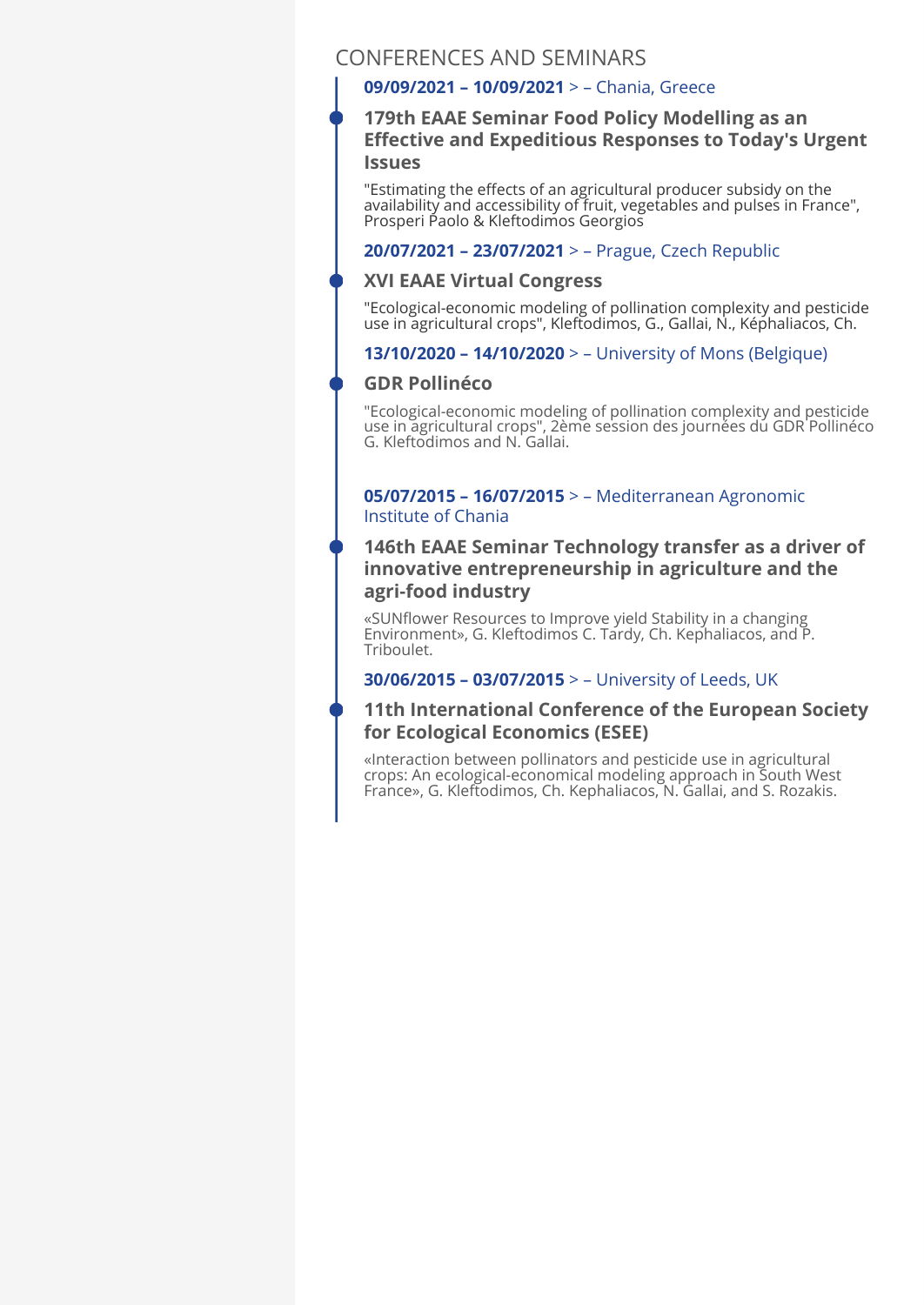## **PROJECTS**

#### **01/04/2021 – CURRENT**

#### **Evaluating the costs of overexploitation of groundwater resources in the Maghreb region**

The objective of this study is to evaluate the costs of overexploitation of groundwater resources in the Maghreb region. The project is funded by the GIZ. More specifically, the following tasks must be accomplished:

- 1. Provision of a completed study regarding the costs of overexploitation (long-term decline) of groundwater resources in the Maghreb region (Tunisia, Morocco, Algeria).
- Establish a general assessment of the impacts of 2. overexploitation (long-term decline) of groundwater in the Maghreb region (Tunisia, Morocco and Algeria).
- 3. Select three aquifers (one aquifer per country including (i) one renewable coastal aquifer, (ii) one renewable non-coastal aquifer, (iii) one fossil aquifer) in order to establish an exhaustive assessment of overexploitation, taking into account the direct impacts identified by classic hydraulic studies as well as indirect impacts (e.g. agricultural, economic, social, migratory and gender impacts).
- 4. Assess the costs of overexploitation for each of the three aquifers. (i) costs of water and soil degradation, (ii) costs of losing the renewability of the aquifer, (iii) costs of deeper pumping, (iv) costs of the deterioration of farmers' conditions (employment, migration, etc.), (v) overall costs of overexploitation regarding the GDR of each country).
- Define alternatives to as well as recommendations regarding 5. overexploitation.

#### **05/02/2021 – 31/03/2021**

### **Estimating the effects of an agricultural producer subsidy on the availability and accessibility of fruit, vegetables and pulses in France**

The aim of this project was to estimate the effects of an agricultural producer subsidy on the availability and accessibility of fruit, vegetables and pulses in France. The project was funded and supervised by the European Public Health Alliance (EPHA), working in partnership

with the Plateforme Pour une autre PAC.

#### **01/09/2020 – CURRENT**

#### **SUPMED**

The SupMed project is funded by the French Facility for the Global Environment (FFEM, or Fonds Français pour l'Environnement Mondial) and coordinated by the CIHEAM Montpellier. It aims to support farmers in Lebanon and Egypt in the implementation of adaptation and mitigation strategies to climate change (CC).

It concerns the Luxor Governorate in Egypt and the Beqaa valley in Lebanon, two areas marked by significant levels of poverty, public agricultural advisory systems undergoing restructuring and a risk of natural resource overexploitation (water and soil) aggravated by climate uncertainty. In Lebanon as in Egypt, private and public agricultural advisory services significantly rely on capacity development as well as a frame of reference in connection with the implementation of strategies to deal with climate change.

#### **01/09/2019 – 01/09/2020**